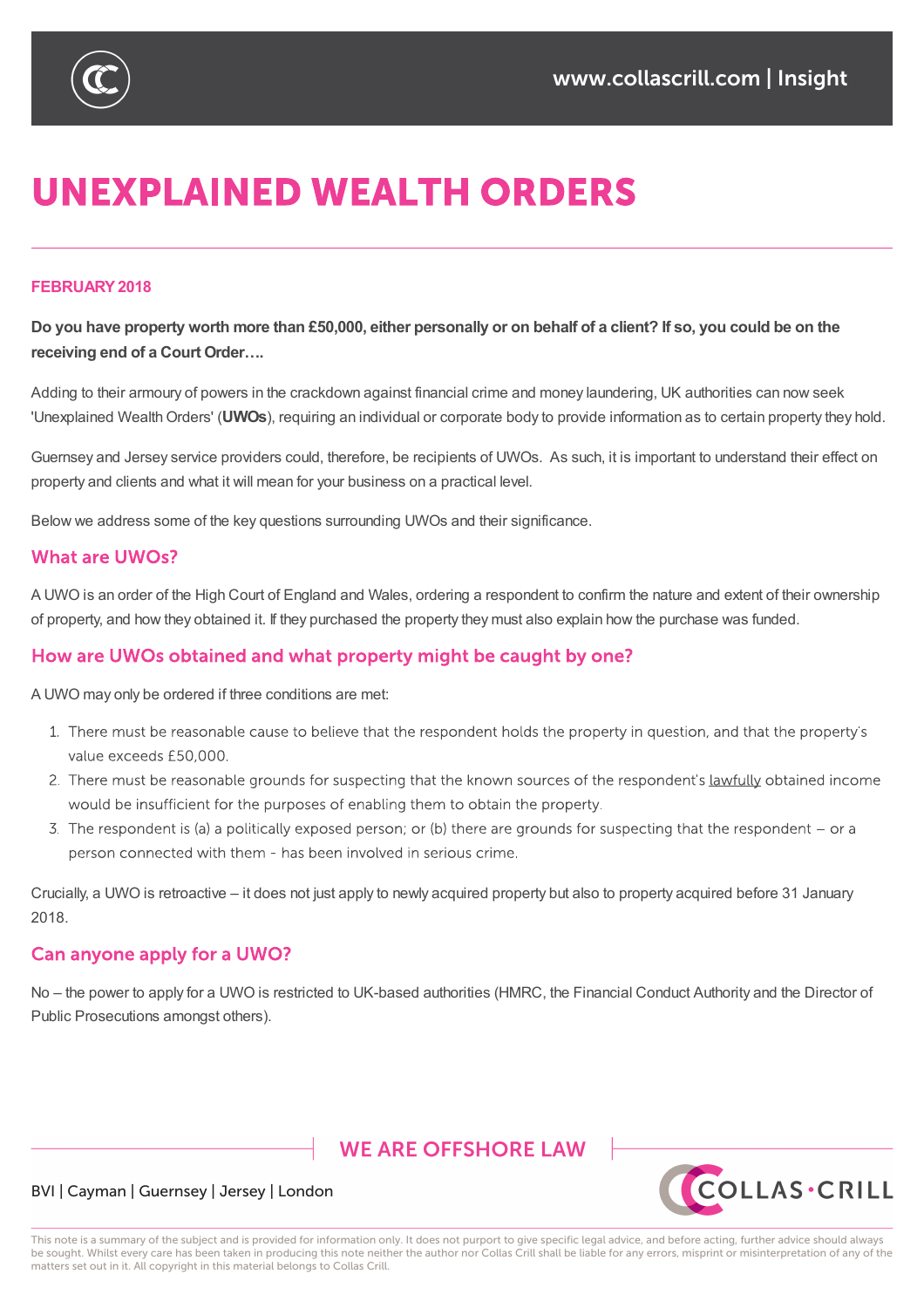

# So UWOs apply only to UK-based property?

No. Although only UK authorities can apply for UWOs, they can be ordered in respect of property*worldwide* – there is no requirement that the property (or the respondent) is based in the UK.

## What happens if a respondent doesn't reply to a UWO, or replies unsatisfactorily?

Failing to respond satisfactorily to a UWO without a reasonable excuse does not affect the property or the ownership of it *per se*, but it does give rise to a presumption that the property in question is recoverable for the purposes of a 'civil recovery order' (an order applied for by UK authorities to recover criminal property).

Usually when applying for a civil recovery order the burden is on a UK authority to show that the property was obtained unlawfully. However, that burden is reversed in the case of non-compliance with a UWO, with the respondent needing to prove that it was lawfully obtained.

There could therefore be very significant consequences if there was a delay in responding to a UWO, and it is a criminal offence to make false or misleading statements in a response.

## As a local fiduciary/corporate services provider why should I take note?

Because the legislation specifically confirms that trustees who hold property which is subject to a UWO may be required to provide information relating to the trust – not just the property held in it.

In addition, UWOs are not restricted to individuals – they can also be ordered against companies or other corporate bodies, anywhere in the world. This [means](https://www.legislation.gov.uk/ukpga/2002/29/section/6) that offshore providers offering registered office and company administration services could see UWOs in respect of companies they administer.

Local service providers might also come into contact with UWOs in the course of assisting a respondent's response to one – they might, for example, be asked for documents or confirmation evidencing a distribution to a beneficiary. Service providers will therefore need to be wise to their confidentiality obligations and the interplay and conflict between those and the terms of a UWO.

Importantly, UWOs can be applied for without notification to the respondent. In practice that may mean that the first a trustee or corporate services provider may know of a UWO will be when it lands on their desk, already granted.

Further, a client might be affected even if they are not themselves the subject of a UWO. That is because UWOs apply to property regardless of whether it is held by one individual or jointly (e.g. with a partner).

Whilst only the respondent to the UWO would be required to provide the statement and details regarding the property, the joint owner would be affected by any further measure the Court might order on the back of it – an interim freezing order, for example (an order that prohibits anyone with an interest in the property from dealing with it).

### What does this mean in practice?

# **WE ARE OFFSHORE LAW**



### BVI | Cayman | Guernsey | Jersey | London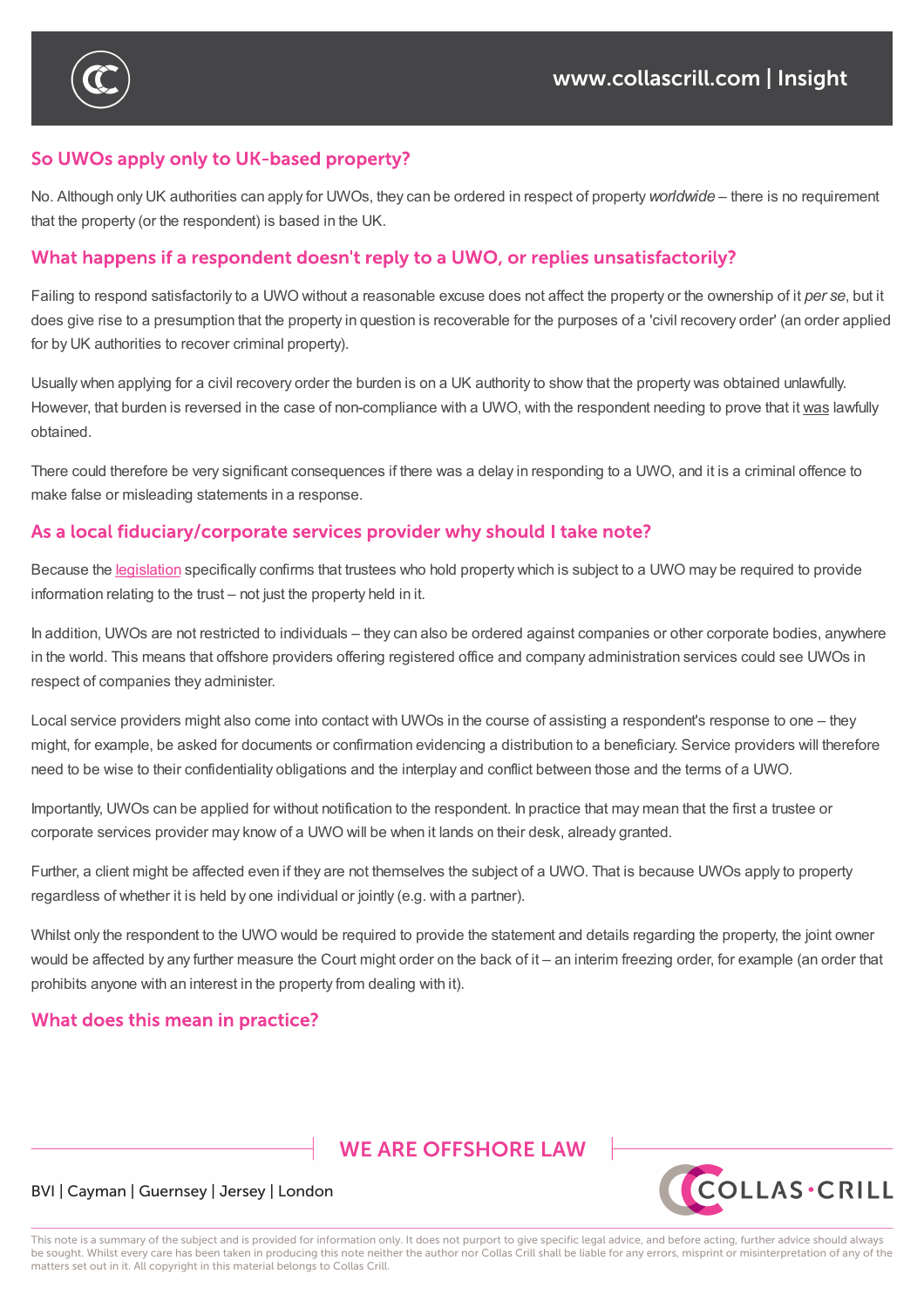

As noted above, UWOs have an extra-territorial reach but in order to enforce one - or an ancillary interim freezing order - in a foreign jurisdiction (e.g. Guernsey or Jersey) it seems the UWO would need to be registered or recognised in that jurisdiction. Owing to this additional step, UK authorities may consider that UK-based property and respondents are more appropriate targets initially.

Whilst only the respondent to the UWO would be required to provide the statement and details regarding the property, the joint owner

In circumstances where UWOs are ordered, itis not known what timeframe the High Court would typically stipulate for a response, but prudent trustees and corporate service providers will ensure they can provide, within a relatively short timeframe, the necessary information on property with a value of more than £50,000. Given the UWO criteria, that is particularly the case when a PEP is involved as a client or in a structure.

It is also possible that a service provider's AML reporting procedures would be activated on receipt of a client-related UWO, and consideration should be given to whether a Suspicious Activity Report would be warranted. In any event, a UWO could certainly serve as the trigger to consider the client relationship, the property held and the transactions carried out to determine what, if any, AML reporting is required, or if an amendment to ongoing client due diligence is merited.

If you would like to discuss this and the effects UWOs might have on you and your business, please get in touch.

# **WE ARE OFFSHORE LAW**



BVI | Cayman | Guernsey | Jersey | London